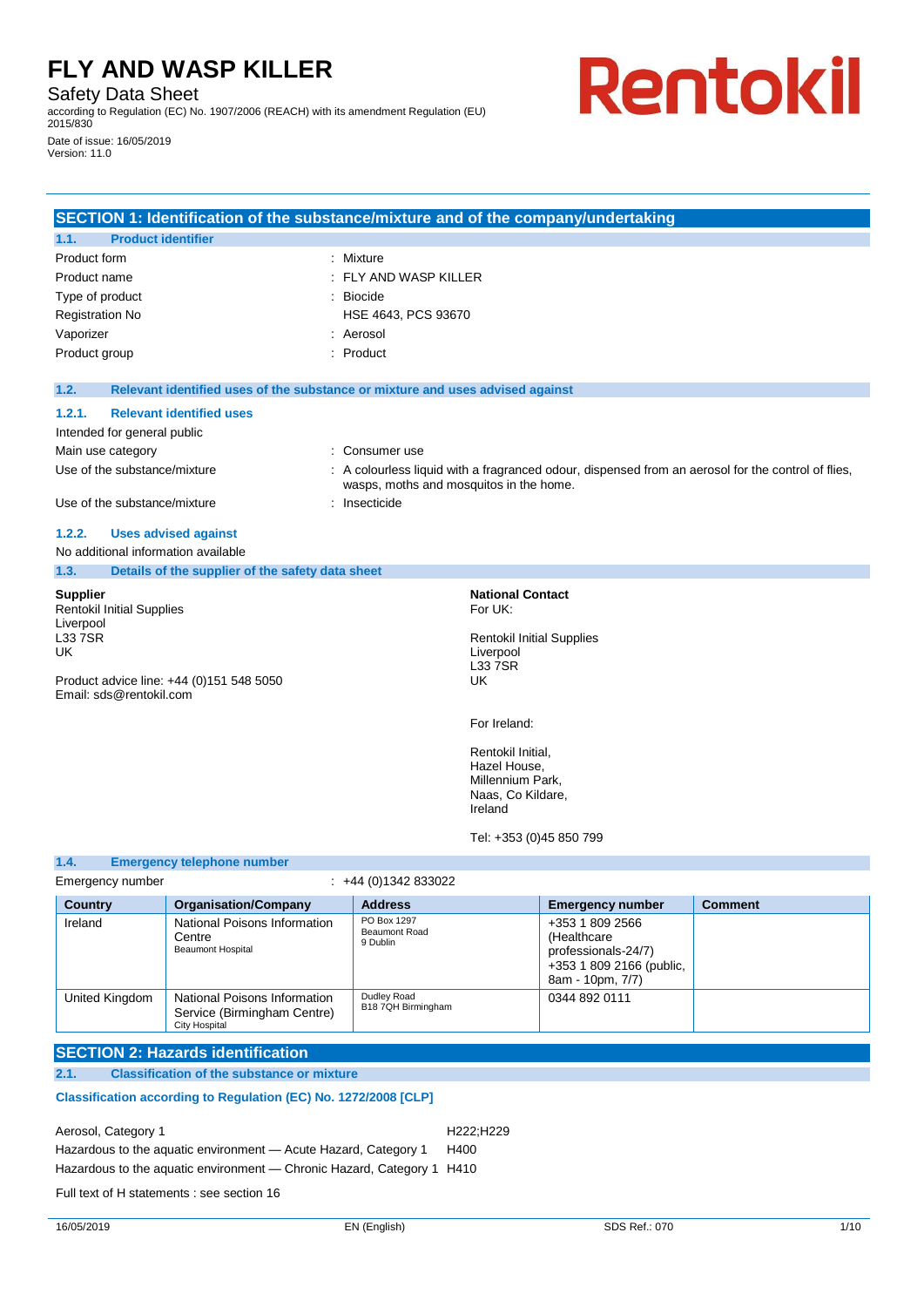### Safety Data Sheet

according to Regulation (EC) No. 1907/2006 (REACH) with its amendment Regulation (EU) 2015/830

### **Adverse physicochemical, human health and environmental effects**

No additional information available

| 2.2. | <b>Label elements</b>                                      |                                                                                                                                                                                                                                                                                                                                                                                                                                                                                                                                                                                                                                                                                   |
|------|------------------------------------------------------------|-----------------------------------------------------------------------------------------------------------------------------------------------------------------------------------------------------------------------------------------------------------------------------------------------------------------------------------------------------------------------------------------------------------------------------------------------------------------------------------------------------------------------------------------------------------------------------------------------------------------------------------------------------------------------------------|
|      | Labelling according to Regulation (EC) No. 1272/2008 [CLP] |                                                                                                                                                                                                                                                                                                                                                                                                                                                                                                                                                                                                                                                                                   |
|      | Hazard pictograms (CLP)                                    | GHS02<br>GHS09                                                                                                                                                                                                                                                                                                                                                                                                                                                                                                                                                                                                                                                                    |
|      | Signal word (CLP)                                          | Danger                                                                                                                                                                                                                                                                                                                                                                                                                                                                                                                                                                                                                                                                            |
|      | Hazard statements (CLP)                                    | : H222 - Extremely flammable aerosol.<br>H229 - Pressurised container: May burst if heated.<br>H410 - Very toxic to aquatic life with long lasting effects.                                                                                                                                                                                                                                                                                                                                                                                                                                                                                                                       |
|      | Precautionary statements (CLP)                             | P101 - If medical advice is needed, have product container or label at hand.<br>P102 - Keep out of reach of children.<br>P210 - Keep away from heat, hot surfaces, sparks, open flames and other ignition sources. No<br>smoking.<br>P211 - Do not spray on an open flame or other ignition source.<br>P251 - Do not pierce or burn, even after use.<br>P273 - Avoid release to the environment.<br>P410+P412 - Protect from sunlight. Do not expose to temperatures exceeding 50 °C/122 °F.<br>P501 - Dispose of contents and container to normal household waste. However if used in a<br>place of work any product and empty container must be disposed of as controlled waste |

#### **2.3. Other hazards**

### No additional information available

### **SECTION 3: Composition/information on ingredients**

### **3.1. Substances**

### Not applicable

#### **3.2. Mixtures**

| <b>Name</b>                                                                                                                                                                                                                                                                                                                                                                                                                  | <b>Product identifier</b>                                                 | $\frac{9}{6}$ | <b>Classification according to</b><br><b>Regulation (EC) No.</b><br>1272/2008 [CLP]                                                                      |
|------------------------------------------------------------------------------------------------------------------------------------------------------------------------------------------------------------------------------------------------------------------------------------------------------------------------------------------------------------------------------------------------------------------------------|---------------------------------------------------------------------------|---------------|----------------------------------------------------------------------------------------------------------------------------------------------------------|
| Petroleum gases, liquefied; Petroleum gas; [A complex<br>combination of hydrocarbons produced by the distillation of<br>crude oil. It consists of hydrocarbons having carbon numbers<br>predominantly in the range of C3 through C7 and boiling in the<br>range of approximately-40 $^{\circ}$ C to 80 $^{\circ}$ C (-40 $^{\circ}$ F to 176 $^{\circ}$ F).]<br>substance with national workplace exposure limit(s) (GB, IE) | (CAS-No.) 68476-85-7<br>(EC-No.) 270-704-2<br>(EC Index-No.) 649-202-00-6 | $>= 25$       | Flam. Gas 1, H220<br>Press. Gas (Liq.), H280                                                                                                             |
| Hydrocarbons, C11-14, n-alkanes, isoalkanes, cyclic, <2%<br>aromatics                                                                                                                                                                                                                                                                                                                                                        | (EC-No.) 926-141-6                                                        | $5 - 20$      | Asp. Tox. 1, H304                                                                                                                                        |
| Piperonyl Butoxide (PBO)                                                                                                                                                                                                                                                                                                                                                                                                     | (CAS-No.) 51-03-6<br>(EC-No.) 200-076-7                                   | $1 - 2$       | Aquatic Acute 1, H400<br>Aquatic Chronic 1, H410                                                                                                         |
| Tetramethrin                                                                                                                                                                                                                                                                                                                                                                                                                 | (CAS-No.) 7696-12-0<br>(EC-No.) 231-711-6                                 | 0.243         | Aquatic Acute 1, H400 (M=100)<br>Aquatic Chronic 1, H410 (M=100)                                                                                         |
| 1,3-butadiene; buta-1,3-diene<br>substance with a Community workplace exposure limit<br>substance with national workplace exposure limit(s) (GB, IE)                                                                                                                                                                                                                                                                         | (CAS-No.) 106-99-0<br>(EC-No.) 203-450-8<br>(EC Index-No.) 601-013-00-X   | < 0.1         | Flam. Gas 1, H220<br>Press, Gas<br>Muta. 1B, H340<br>Carc. 1A, H350                                                                                      |
| Permethrin                                                                                                                                                                                                                                                                                                                                                                                                                   | (CAS-No.) 52645-53-1<br>(EC-No.) 258-067-9<br>(EC Index-No.) 613-058-00-2 | 0.018         | Acute Tox. 4 (Inhalation), H332<br>Acute Tox. 4 (Oral), H302<br>Skin Sens. 1, H317<br>Aquatic Acute 1, H400 (M=1000)<br>Aquatic Chronic 1, H410 (M=1000) |

### Full text of H-statements: see section 16

|                                     | <b>SECTION 4: First aid measures</b> |                                                                                                                                      |                                                                  |      |
|-------------------------------------|--------------------------------------|--------------------------------------------------------------------------------------------------------------------------------------|------------------------------------------------------------------|------|
| 4.1.                                | Description of first aid measures    |                                                                                                                                      |                                                                  |      |
| First-aid measures general          |                                      | : Never give anything by mouth to an unconscious person. If you feel unwell, seek medical<br>advice (show the label where possible). |                                                                  |      |
| First-aid measures after inhalation |                                      |                                                                                                                                      | : Remove person to fresh air and keep comfortable for breathing. |      |
| 16/05/2019                          |                                      | EN (English)                                                                                                                         | SDS Ref.: 070                                                    | 2/10 |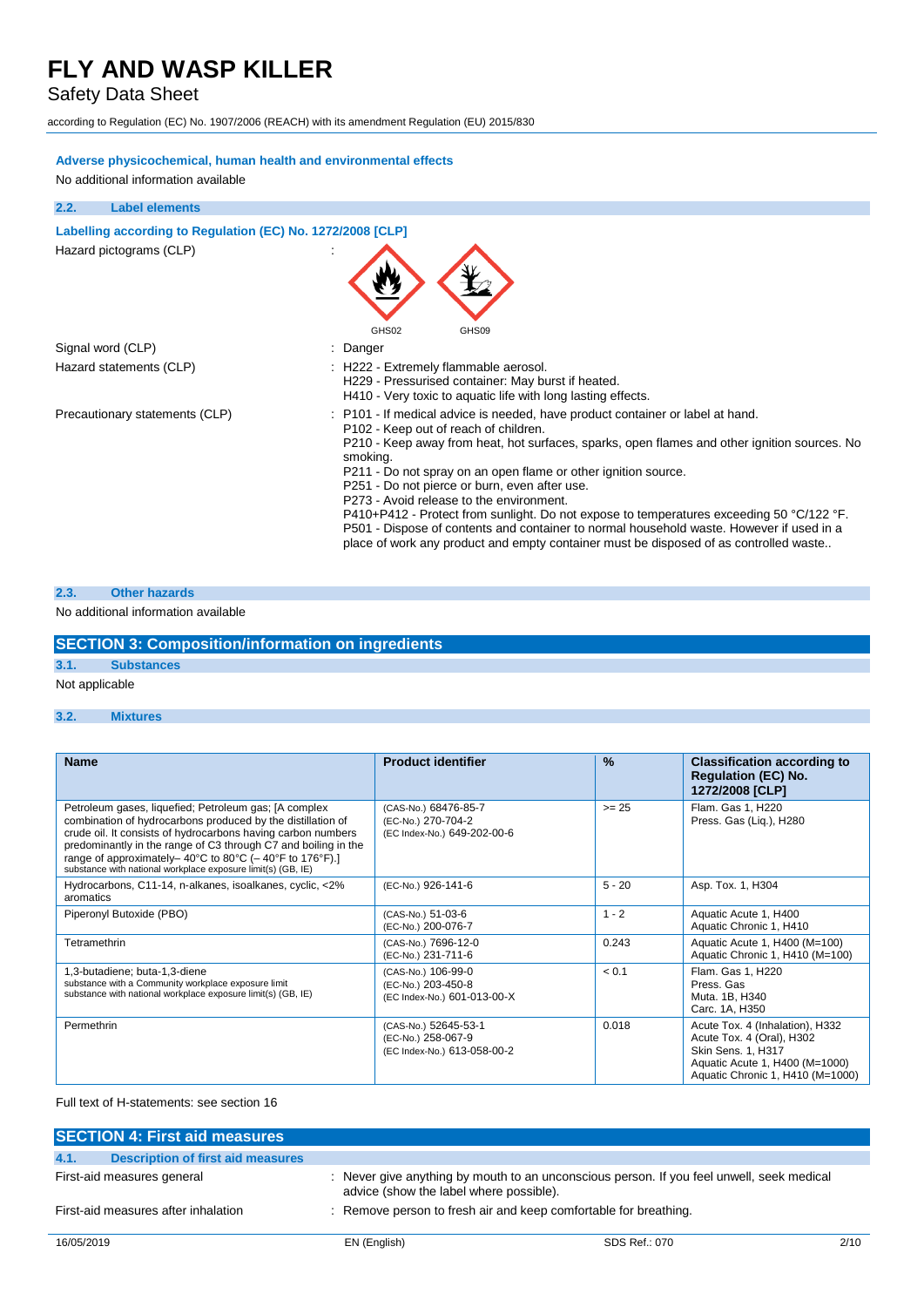### Safety Data Sheet

| according to Regulation (EC) No. 1907/2006 (REACH) with its amendment Regulation (EU) 2015/830 |                                                                                                                                                                                   |
|------------------------------------------------------------------------------------------------|-----------------------------------------------------------------------------------------------------------------------------------------------------------------------------------|
| First-aid measures after skin contact                                                          | : Take off immediately all contaminated clothing. Rinse skin with water/shower.                                                                                                   |
| First-aid measures after eye contact                                                           | Rinse immediately with plenty of water. Obtain medical attention if pain, blinking or redness<br>persists.                                                                        |
| First-aid measures after ingestion                                                             | Rinse mouth. Do NOT induce vomiting. Obtain emergency medical attention.                                                                                                          |
| 4.2.<br>Most important symptoms and effects, both acute and delayed                            |                                                                                                                                                                                   |
| Symptoms/effects                                                                               | : Not expected to present a significant hazard under anticipated conditions of normal use.                                                                                        |
| 4.3.                                                                                           | Indication of any immediate medical attention and special treatment needed                                                                                                        |
| Treat symptomatically.                                                                         |                                                                                                                                                                                   |
| <b>SECTION 5: Firefighting measures</b>                                                        |                                                                                                                                                                                   |
| 5.1.<br><b>Extinguishing media</b>                                                             |                                                                                                                                                                                   |
| Suitable extinguishing media                                                                   | : Foam. Dry powder. Carbon dioxide.                                                                                                                                               |
| Unsuitable extinguishing media                                                                 | : Do not use a heavy water stream.                                                                                                                                                |
| Special hazards arising from the substance or mixture<br>5.2.                                  |                                                                                                                                                                                   |
| Fire hazard                                                                                    | : Flammable liquid and vapour.                                                                                                                                                    |
| Explosion hazard                                                                               | : May form flammable/explosive vapour-air mixture.                                                                                                                                |
| 5.3.<br><b>Advice for firefighters</b>                                                         |                                                                                                                                                                                   |
| Firefighting instructions                                                                      | : Use water spray or fog for cooling exposed containers. Exercise caution when fighting any                                                                                       |
|                                                                                                | chemical fire. Prevent fire fighting water from entering the environment.                                                                                                         |
| Protection during firefighting                                                                 | Do not enter fire area without proper protective equipment, including respiratory protection.                                                                                     |
| Other information                                                                              | Do not allow run-off from fire fighting to enter drains or water courses.                                                                                                         |
| <b>SECTION 6: Accidental release measures</b>                                                  |                                                                                                                                                                                   |
| Personal precautions, protective equipment and emergency procedures<br>6.1.                    |                                                                                                                                                                                   |
| General measures                                                                               | : Remove ignition sources. Use special care to avoid static electric charges. No open flames. No                                                                                  |
|                                                                                                | smoking.                                                                                                                                                                          |
| 6.1.1.<br>For non-emergency personnel                                                          |                                                                                                                                                                                   |
| Emergency procedures                                                                           | : Evacuate unnecessary personnel.                                                                                                                                                 |
|                                                                                                |                                                                                                                                                                                   |
| 6.1.2.<br>For emergency responders                                                             |                                                                                                                                                                                   |
| Protective equipment                                                                           | : Equip cleanup crew with proper protection.                                                                                                                                      |
| <b>Emergency procedures</b>                                                                    | : Ventilate area.                                                                                                                                                                 |
| 6.2.<br><b>Environmental precautions</b>                                                       |                                                                                                                                                                                   |
|                                                                                                | Prevent entry to sewers and public waters. Notify authorities if liquid enters sewers or public waters. Avoid release to the environment.                                         |
| 6.3.<br>Methods and material for containment and cleaning up                                   |                                                                                                                                                                                   |
| Methods for cleaning up                                                                        | : Soak up spills with inert solids, such as clay or diatomaceous earth as soon as possible. Collect                                                                               |
|                                                                                                | spillage. Store away from other materials.                                                                                                                                        |
| 6.4.<br><b>Reference to other sections</b>                                                     |                                                                                                                                                                                   |
| See also sections 8 and 13. Exposure controls/personal protection. Disposal considerations.    |                                                                                                                                                                                   |
| <b>SECTION 7: Handling and storage</b>                                                         |                                                                                                                                                                                   |
| <b>Precautions for safe handling</b><br>7.1.                                                   |                                                                                                                                                                                   |
| Additional hazards when processed                                                              | : Handle empty containers with care because residual vapours are flammable.                                                                                                       |
| Precautions for safe handling                                                                  | : Wash hands and other exposed areas with mild soap and water before eating, drinking or                                                                                          |
|                                                                                                | smoking and when leaving work. Provide good ventilation in process area to prevent formation<br>of vapour. No open flames. No smoking. Take precautionary measures against static |
|                                                                                                | discharge. Use only non-sparking tools.                                                                                                                                           |
| 7.2.<br>Conditions for safe storage, including any incompatibilities                           |                                                                                                                                                                                   |
| Storage conditions                                                                             | : Protect from heat and direct sunlight. Keep out of reach of children. Keep only in the original                                                                                 |
|                                                                                                | container in a cool well ventilated place. Keep away from food, drink and animal feedingstuffs.                                                                                   |
| Incompatible materials                                                                         | Sources of ignition. Direct sunlight. Heat sources.                                                                                                                               |
| 7.3.<br><b>Specific end use(s)</b>                                                             |                                                                                                                                                                                   |
| Insecticide.                                                                                   |                                                                                                                                                                                   |
| <b>SECTION 8: Exposure controls/personal protection</b>                                        |                                                                                                                                                                                   |
| 8.1.<br><b>Control parameters</b>                                                              |                                                                                                                                                                                   |
|                                                                                                |                                                                                                                                                                                   |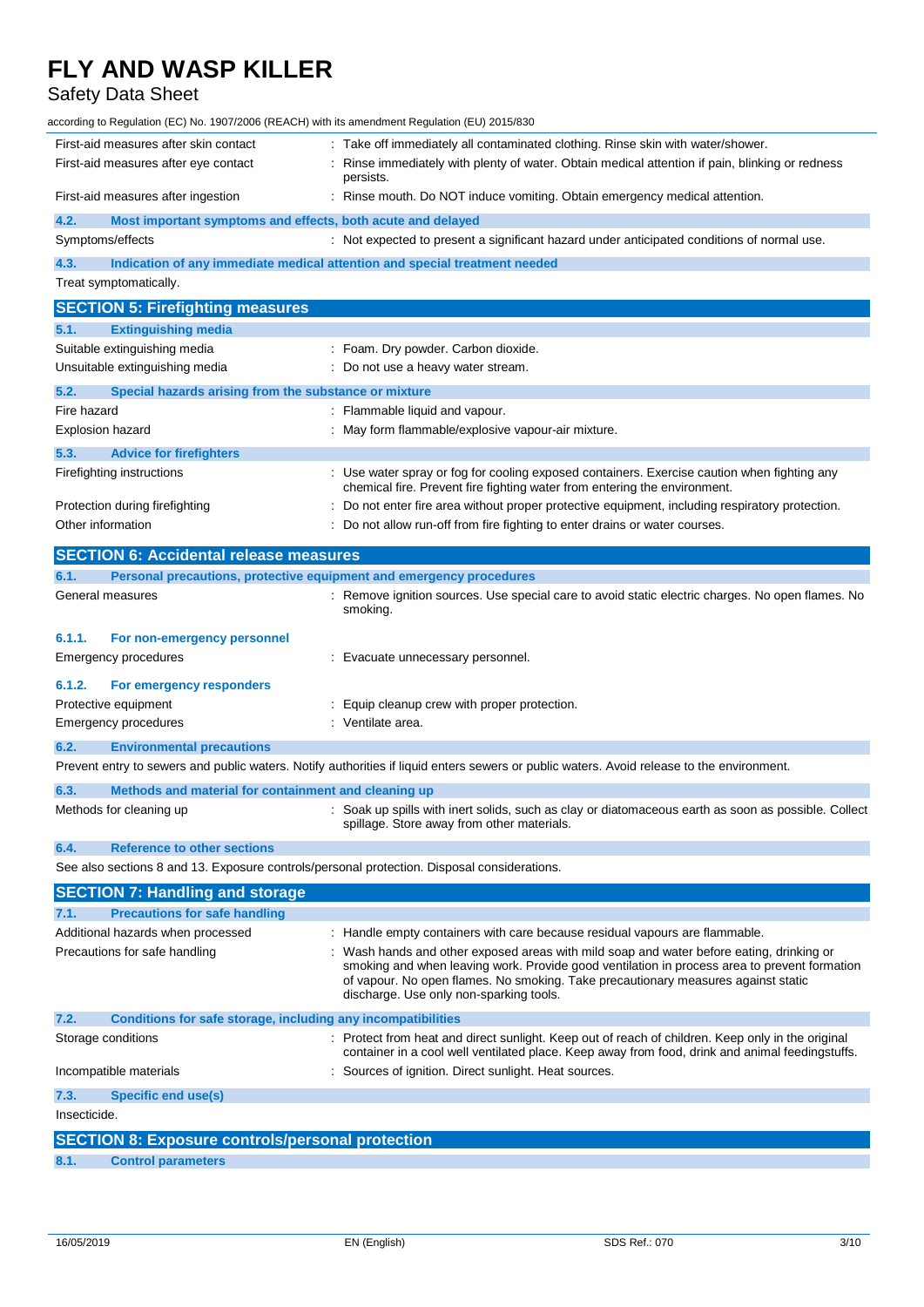### Safety Data Sheet

according to Regulation (EC) No. 1907/2006 (REACH) with its amendment Regulation (EU) 2015/830

| Petroleum gases, liquefied; Petroleum gas; [A complex combination of hydrocarbons produced by the distillation of crude oil. It<br>consists of hydrocarbons having carbon numbers predominantly in the range of C3 through C7 and boiling in the range of<br>approximately-40°C to 80°C (-40°F to 176°F).] (68476-85-7) |                                        |                                                                                                                                                              |  |  |
|-------------------------------------------------------------------------------------------------------------------------------------------------------------------------------------------------------------------------------------------------------------------------------------------------------------------------|----------------------------------------|--------------------------------------------------------------------------------------------------------------------------------------------------------------|--|--|
| Ireland                                                                                                                                                                                                                                                                                                                 | Local name                             | Liquefied petroleum gas (LPG)                                                                                                                                |  |  |
| Ireland                                                                                                                                                                                                                                                                                                                 | OEL (8 hours ref) (mg/m <sup>3</sup> ) | 1800 mg/m <sup>3</sup>                                                                                                                                       |  |  |
| Ireland                                                                                                                                                                                                                                                                                                                 | OEL (8 hours ref) (ppm)                | 1000 ppm                                                                                                                                                     |  |  |
| Ireland                                                                                                                                                                                                                                                                                                                 | OEL (15 min ref) (mg/m3)               | $2250$ mg/m <sup>3</sup>                                                                                                                                     |  |  |
| Ireland                                                                                                                                                                                                                                                                                                                 | OEL (15 min ref) (ppm)                 | 1250 ppm                                                                                                                                                     |  |  |
| United Kingdom                                                                                                                                                                                                                                                                                                          | Local name                             | Liquefied petroleum gas                                                                                                                                      |  |  |
| United Kingdom                                                                                                                                                                                                                                                                                                          | WEL TWA (mg/m <sup>3</sup> )           | 1750 mg/m <sup>3</sup>                                                                                                                                       |  |  |
| United Kingdom                                                                                                                                                                                                                                                                                                          | WEL TWA (ppm)                          | 1000 ppm                                                                                                                                                     |  |  |
| United Kingdom                                                                                                                                                                                                                                                                                                          | WEL STEL (mg/m <sup>3</sup> )          | 2180 mg/m <sup>3</sup>                                                                                                                                       |  |  |
| United Kingdom                                                                                                                                                                                                                                                                                                          | WEL STEL (ppm)                         | 1250 ppm                                                                                                                                                     |  |  |
| <b>United Kingdom</b>                                                                                                                                                                                                                                                                                                   | Remark (WEL)                           | Carc (Capable of causing cancer and/or heritable<br>genetic damage. See paragraphs 49-51) (only applies<br>if LPG contains more than 0.1% of buta-1,3-diene) |  |  |
| 1,3-butadiene; buta-1,3-diene (106-99-0)                                                                                                                                                                                                                                                                                |                                        |                                                                                                                                                              |  |  |
| EU                                                                                                                                                                                                                                                                                                                      | Local name                             | 1,3-Butadiene                                                                                                                                                |  |  |
| EU                                                                                                                                                                                                                                                                                                                      | IOELV TWA (mg/m <sup>3</sup> )         | $2.2 \,\mathrm{mq/m^3}$                                                                                                                                      |  |  |
| EU                                                                                                                                                                                                                                                                                                                      | IOELV TWA (ppm)                        | 1 ppm                                                                                                                                                        |  |  |
| EU                                                                                                                                                                                                                                                                                                                      | <b>Notes</b>                           | SCOEL Recommendations (2007)                                                                                                                                 |  |  |
| Ireland                                                                                                                                                                                                                                                                                                                 | Local name                             | Buta-1,3-diene                                                                                                                                               |  |  |
| Ireland                                                                                                                                                                                                                                                                                                                 | OEL (8 hours ref) (mg/m <sup>3</sup> ) | $2.2 \,\mathrm{mg/m^3}$                                                                                                                                      |  |  |
| Ireland                                                                                                                                                                                                                                                                                                                 | OEL (8 hours ref) (ppm)                | 1 ppm                                                                                                                                                        |  |  |
| Ireland                                                                                                                                                                                                                                                                                                                 | Notes (IE)                             | Carc.1A. Muta.1B                                                                                                                                             |  |  |
| United Kingdom                                                                                                                                                                                                                                                                                                          | Local name                             | Buta-1,3-diene                                                                                                                                               |  |  |
| <b>United Kingdom</b>                                                                                                                                                                                                                                                                                                   | WEL TWA (mg/m <sup>3</sup> )           | $22 \text{ mg/m}^3$                                                                                                                                          |  |  |
| <b>United Kingdom</b>                                                                                                                                                                                                                                                                                                   | WEL TWA (ppm)                          | 10 ppm                                                                                                                                                       |  |  |
| <b>United Kingdom</b>                                                                                                                                                                                                                                                                                                   | Remark (WEL)                           | Carc (Capable of causing cancer and/or heritable<br>genetic damage. See paragraphs 49-51)                                                                    |  |  |

### **8.2. Exposure controls**

### **Personal protective equipment:**

Avoid all unnecessary exposure.

#### **Hand protection:**

Wear protective gloves.

### **Eye protection:**

Chemical goggles or safety glasses

### **Respiratory protection:**

Wear appropriate mask

#### **Other information:**

Do not eat, drink or smoke during use.

| <b>SECTION 9: Physical and chemical properties</b> |                                                       |  |  |
|----------------------------------------------------|-------------------------------------------------------|--|--|
| 9.1.                                               | Information on basic physical and chemical properties |  |  |
| Physical state                                     | $:$ Liquid                                            |  |  |
| Appearance                                         | : Colourless liquid.                                  |  |  |
| Colour                                             | : Colourless.                                         |  |  |
| Odour                                              | : fragranced.                                         |  |  |
| Odour threshold                                    | : No data available                                   |  |  |
| рH                                                 | : No data available                                   |  |  |
| Relative evaporation rate (butylacetate=1)         | : No data available                                   |  |  |
| Melting point                                      | : No data available                                   |  |  |
| Freezing point                                     | : No data available                                   |  |  |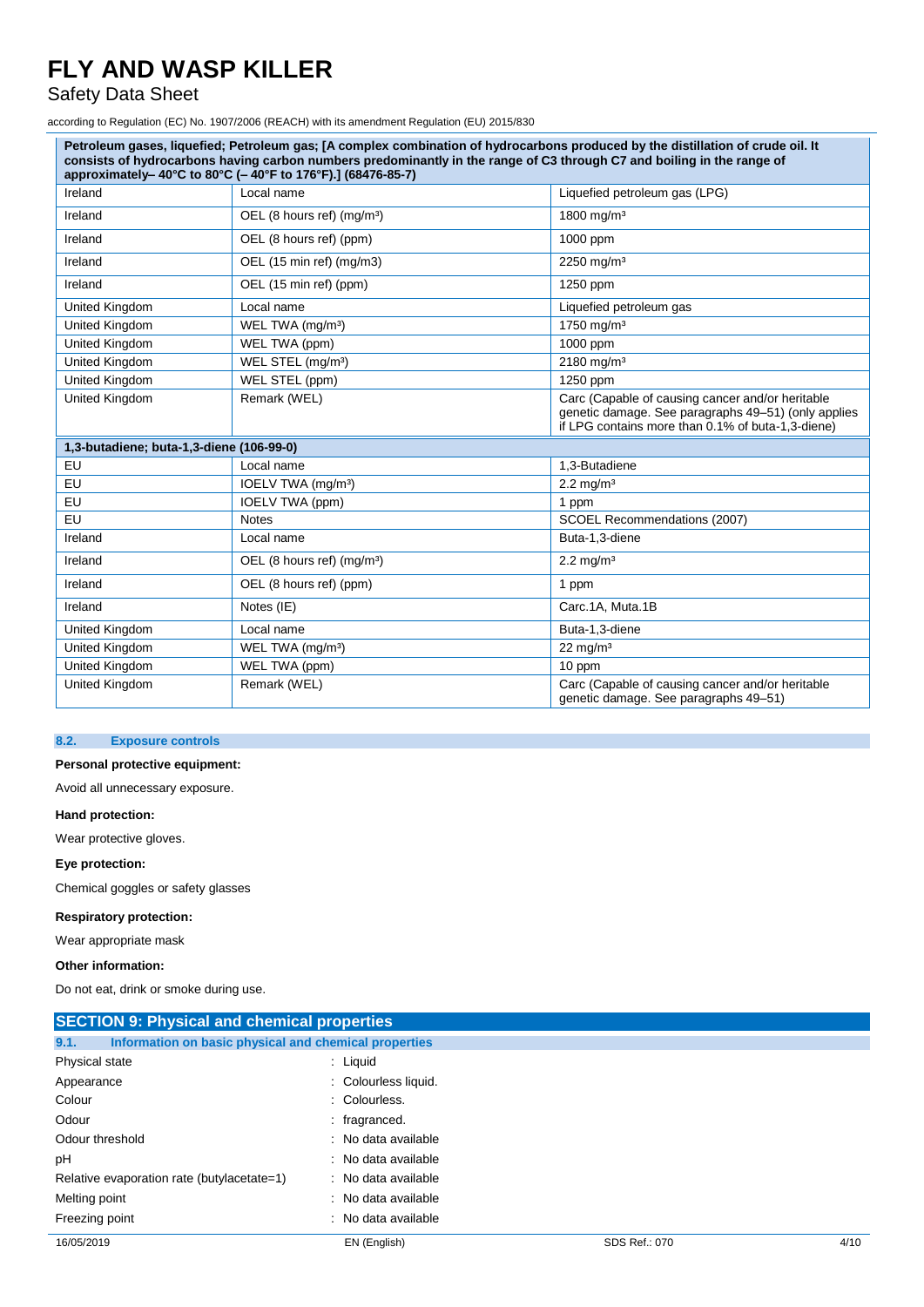### Safety Data Sheet

according to Regulation (EC) No. 1907/2006 (REACH) with its amendment Regulation (EU) 2015/830

| Boiling point                    | : $-0.5\degree$ C                                           |
|----------------------------------|-------------------------------------------------------------|
| Flash point                      | $: -104 °C$                                                 |
| Auto-ignition temperature        | : No data available                                         |
| Decomposition temperature        | : No data available                                         |
| Flammability (solid, gas)        | : Extremely flammable aerosol, Flammable liquid and vapour. |
| Vapour pressure                  | : No data available                                         |
| Relative vapour density at 20 °C | : No data available                                         |
| Relative density                 | : No data available                                         |
| Solubility                       | : No data available                                         |
| Log Pow                          | : No data available                                         |
| Viscosity, kinematic             | : No data available                                         |
| Viscosity, dynamic               | : No data available                                         |
| Explosive properties             | : No data available                                         |
| Oxidising properties             | : No data available                                         |
| <b>Explosive limits</b>          | : No data available                                         |
| <b>Other information</b><br>9.2. |                                                             |
|                                  |                                                             |

Additional information **information** : Discharge rate 1.7g/sec at 20degreesC. Net fill weight (for aerosols) 232g.

|                | <b>SECTION 10: Stability and reactivity</b>                                                 |
|----------------|---------------------------------------------------------------------------------------------|
| 10.1.          | <b>Reactivity</b>                                                                           |
|                | The product is stable at normal handling and storage conditions.                            |
| 10.2.          | <b>Chemical stability</b>                                                                   |
|                | Extremely flammable aerosol.                                                                |
| 10.3.          | <b>Possibility of hazardous reactions</b>                                                   |
|                | The product is stable at normal handling and storage conditions.                            |
| 10.4.          | <b>Conditions to avoid</b>                                                                  |
|                | Direct sunlight. Extremely high or low temperatures. Open flame. Overheating. Heat. Sparks. |
| 10.5.          | <b>Incompatible materials</b>                                                               |
|                | Do not spray on naked flame or any incandescent material.                                   |
| 10.6.          | <b>Hazardous decomposition products</b>                                                     |
|                | Fume. Carbon monoxide. Carbon dioxide. May release flammable gases.                         |
|                | <b>SECTION 11: Toxicological information</b>                                                |
| 11.1.          | Information on toxicological effects                                                        |
| Acute toxicity | Not classified                                                                              |

| Acute toxicity                            | . TVUL GRISSINGU                                                 |  |  |
|-------------------------------------------|------------------------------------------------------------------|--|--|
| Permethrin (52645-53-1)                   |                                                                  |  |  |
| LD50 dermal rat                           | > 2000 mg/kg bodyweight                                          |  |  |
| Piperonyl Butoxide (PBO) (51-03-6)        |                                                                  |  |  |
| LD50 oral rat                             | 4570 mg/kg bodyweight male                                       |  |  |
| LD50 oral                                 | 7220 mg/kg bodyweight female                                     |  |  |
| LD50 dermal rabbit                        | > 2000 mg/kg bodyweight                                          |  |  |
| LC50 inhalation rat (Dust/Mist - mg/l/4h) | $> 5.9$ mg/l/4h                                                  |  |  |
| Skin corrosion/irritation                 | : Not classified                                                 |  |  |
| Additional information                    | Based on available data, the classification criteria are not met |  |  |
| Serious eye damage/irritation             | : Not classified                                                 |  |  |
| Additional information                    | Based on available data, the classification criteria are not met |  |  |
| Respiratory or skin sensitisation         | Not classified                                                   |  |  |
| Additional information                    | Based on available data, the classification criteria are not met |  |  |
| Germ cell mutagenicity                    | Not classified                                                   |  |  |
|                                           | Based on available data, the classification criteria are not met |  |  |
| Carcinogenicity                           | Not classified                                                   |  |  |
| Additional information                    | Based on available data, the classification criteria are not met |  |  |
| Reproductive toxicity                     | : Not classified                                                 |  |  |
| Additional information                    | Based on available data, the classification criteria are not met |  |  |
| STOT-single exposure                      | Not classified                                                   |  |  |
|                                           |                                                                  |  |  |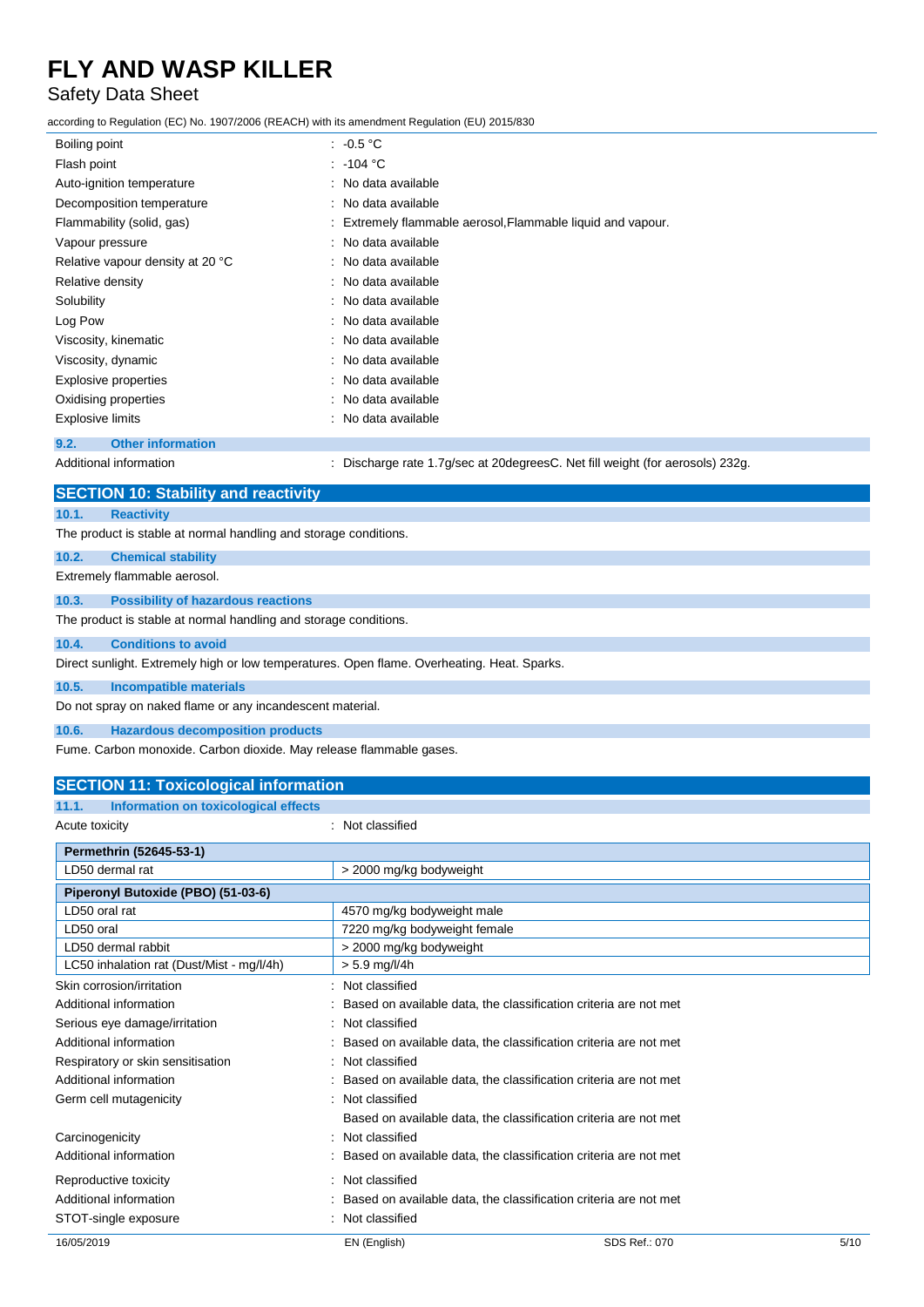### Safety Data Sheet

according to Regulation (EC) No. 1907/2006 (REACH) with its amendment Regulation (EU) 2015/830

| Additional information                                 | Based on available data, the classification criteria are not met  |
|--------------------------------------------------------|-------------------------------------------------------------------|
| STOT-repeated exposure                                 | Not classified                                                    |
| Additional information                                 | Based on available data, the classification criteria are not met  |
| Aspiration hazard                                      | Not classified                                                    |
| Additional information                                 | Based on available data, the classification criteria are not met  |
| <b>FLY AND WASP KILLER</b>                             |                                                                   |
| Vaporizer                                              | Aerosol                                                           |
| Potential adverse human health effects and<br>symptoms | Based on available data, the classification criteria are not met. |

| <b>SECTION 12: Ecological information</b> |                                                                                |
|-------------------------------------------|--------------------------------------------------------------------------------|
| <b>Toxicity</b><br>12.1.                  |                                                                                |
| Ecology - water                           | : Very toxic to aquatic life. Toxic to aquatic life with long lasting effects. |
| Permethrin (52645-53-1)                   |                                                                                |
| LC50 fish 1                               | 0.0089 mg/l 96 hrs                                                             |
| LC50 fish 2                               | 0.145 mg/l 96 hrs                                                              |
| EC50 Daphnia 1                            | 0.02 mg/l 24 hrs                                                               |
| ErC50 (algae)                             | > 0.011 mg/l 72 hrs                                                            |
| Tetramethrin (7696-12-0)                  |                                                                                |
| LC50 fish 1                               | 0.0037 mg/l                                                                    |
| LC50 other aquatic organisms 2            | $0.94$ mg/l                                                                    |
| EC50 Daphnia 1                            | $0.11$ mg/l                                                                    |
| Piperonyl Butoxide (PBO) (51-03-6)        |                                                                                |
| LC50 fish 1                               | $3.94$ mg/l                                                                    |
| EC50 Daphnia 1                            | $0.51$ mg/l                                                                    |

### **12.2. Persistence and degradability**

| <b>FLY AND WASP KILLER</b>                         |                                                                                                                                                                                                       |  |  |
|----------------------------------------------------|-------------------------------------------------------------------------------------------------------------------------------------------------------------------------------------------------------|--|--|
| Persistence and degradability                      | May cause long-term adverse effects in the environment.                                                                                                                                               |  |  |
| 12.3.<br><b>Bioaccumulative potential</b>          |                                                                                                                                                                                                       |  |  |
| <b>FLY AND WASP KILLER</b>                         |                                                                                                                                                                                                       |  |  |
| Bioaccumulative potential                          | Not established.                                                                                                                                                                                      |  |  |
| Piperonyl Butoxide (PBO) (51-03-6)                 |                                                                                                                                                                                                       |  |  |
| BCF fish 1                                         | $91(260 - 380)$                                                                                                                                                                                       |  |  |
| 12.4.<br><b>Mobility in soil</b>                   |                                                                                                                                                                                                       |  |  |
| No additional information available                |                                                                                                                                                                                                       |  |  |
| 12.5.<br><b>Results of PBT and vPvB assessment</b> |                                                                                                                                                                                                       |  |  |
| No additional information available                |                                                                                                                                                                                                       |  |  |
| 12.6.<br><b>Other adverse effects</b>              |                                                                                                                                                                                                       |  |  |
| Additional information                             | : Avoid release to the environment.                                                                                                                                                                   |  |  |
|                                                    |                                                                                                                                                                                                       |  |  |
| <b>SECTION 13: Disposal considerations</b>         |                                                                                                                                                                                                       |  |  |
| <b>Waste treatment methods</b><br>13.1.            |                                                                                                                                                                                                       |  |  |
| Product/Packaging disposal recommendations         | This product is for amateur use and can be disposed of as normal household waste. However,<br>if used in a place of work, any product and empty container must be disposed of as controlled<br>waste. |  |  |
| Ecology - waste materials                          | : Avoid release to the environment.                                                                                                                                                                   |  |  |
| <b>SECTION 14: Transport information</b>           |                                                                                                                                                                                                       |  |  |
| In accordance with ADR / IMDG / IATA / ADN / RID   |                                                                                                                                                                                                       |  |  |
|                                                    |                                                                                                                                                                                                       |  |  |
| <b>UN number</b><br>14.1.                          |                                                                                                                                                                                                       |  |  |
| UN-No. (ADR)                                       | 1950                                                                                                                                                                                                  |  |  |
| UN-No. (IMDG)                                      | 1950                                                                                                                                                                                                  |  |  |
| UN-No. (IATA)                                      | 1950                                                                                                                                                                                                  |  |  |
| UN-No. (ADN)                                       | : 1950                                                                                                                                                                                                |  |  |

UN-No. (RID) : 1950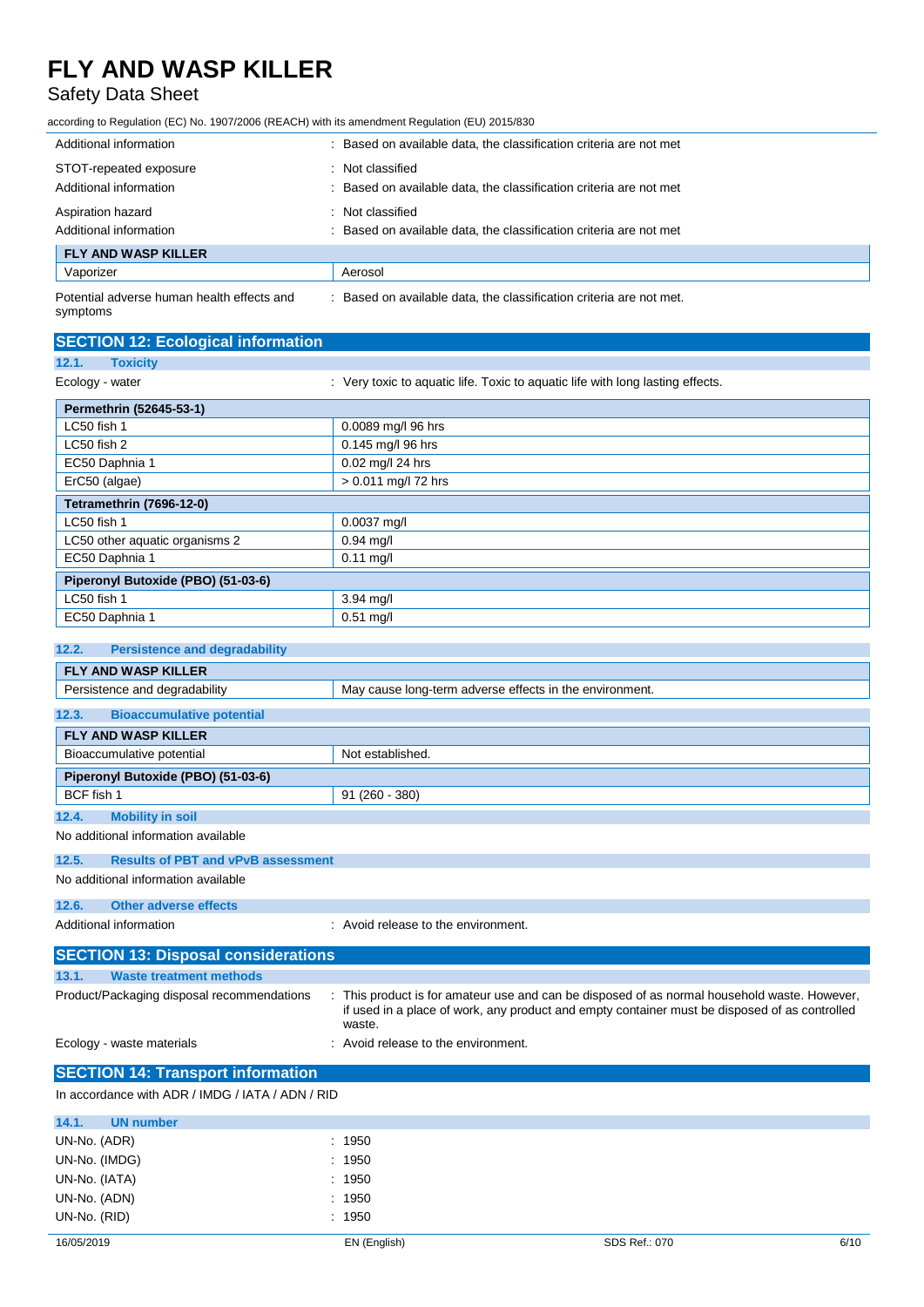### Safety Data Sheet

according to Regulation (EC) No. 1907/2006 (REACH) with its amendment Regulation (EU) 2015/830

| 14.2.<br>UN proper shipping name           |                                                                     |
|--------------------------------------------|---------------------------------------------------------------------|
| Proper Shipping Name (ADR)                 | : AEROSOLS                                                          |
| Proper Shipping Name (IMDG)                | : AEROSOLS                                                          |
| Proper Shipping Name (IATA)                | : Aerosols, flammable                                               |
| Proper Shipping Name (ADN)                 | : AEROSOLS                                                          |
| Proper Shipping Name (RID)                 | : AEROSOLS                                                          |
| Transport document description (ADR)       | : UN 1950 AEROSOLS, 2.1, (D), ENVIRONMENTALLY HAZARDOUS             |
| Transport document description (IMDG)      | : UN 1950 AEROSOLS, 2.1, MARINE POLLUTANT/ENVIRONMENTALLY HAZARDOUS |
| Transport document description (IATA)      | : UN 1950 Aerosols, flammable, 2.1, ENVIRONMENTALLY HAZARDOUS       |
| Transport document description (ADN)       | : UN 1950 AEROSOLS, 2.1, ENVIRONMENTALLY HAZARDOUS                  |
| Transport document description (RID)       | : UN 1950 AEROSOLS, 2.1, ENVIRONMENTALLY HAZARDOUS                  |
| 14.3.<br><b>Transport hazard class(es)</b> |                                                                     |

| <b>ADR</b>                       |  |
|----------------------------------|--|
| Transport hazard class(es) (ADR) |  |
| Danger labels (ADR)              |  |



| <b>IMDG</b>                       |                   |
|-----------------------------------|-------------------|
| Transport hazard class(es) (IMDG) | $\therefore$ 2.1  |
| Danger labels (IMDG)              | $\therefore$ 2.1. |

 $\therefore$  2.1  $\therefore$  2.1,



### **IATA**

Transport hazard class(es) (IATA) : 2.1 Hazard labels (IATA) : 2.1,



### **ADN**

Transport hazard class(es) (ADN) Danger labels (ADN)

| × |   |
|---|---|
| × | × |



### **RID**

| Transport hazard class(es) (RID) | $\therefore$ 2.1 |
|----------------------------------|------------------|
| Danger labels (RID)              | $\therefore$ 2.1 |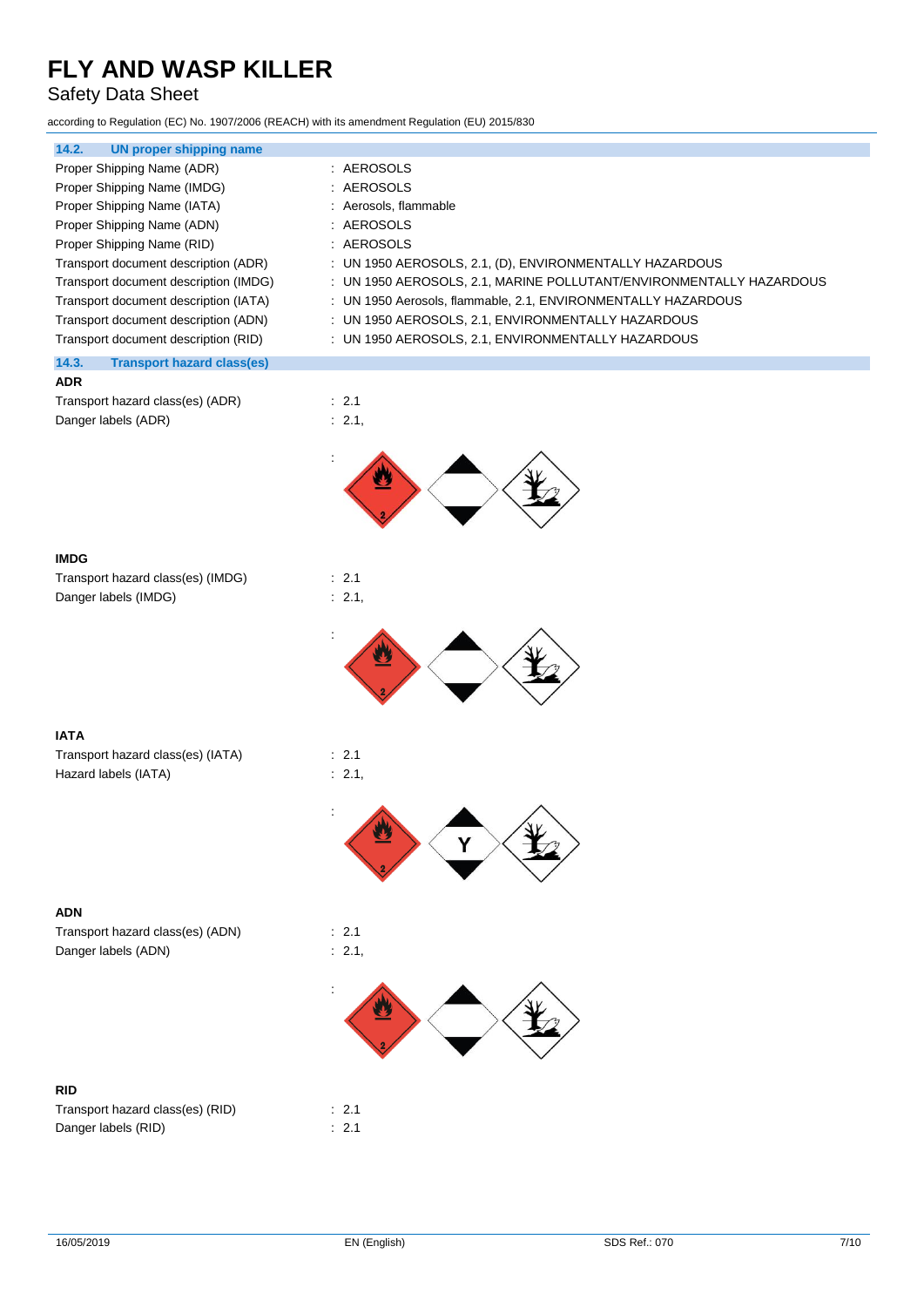Safety Data Sheet

according to Regulation (EC) No. 1907/2006 (REACH) with its amendment Regulation (EU) 2015/830



| 14.4.<br><b>Packing group</b>         |                                          |
|---------------------------------------|------------------------------------------|
| Packing group (ADR)                   | $\therefore$ Not applicable              |
| Packing group (IMDG)                  | : Not applicable                         |
| Packing group (IATA)                  | : Not applicable                         |
| Packing group (ADN)                   | : Not applicable                         |
| Packing group (RID)                   | : Not applicable                         |
| <b>Environmental hazards</b><br>14.5. |                                          |
| Dangerous for the environment         | : Yes                                    |
| Marine pollutant                      | : Yes                                    |
| Other information                     | : No supplementary information available |

| 14.6.<br><b>Special precautions for user</b>                               |                               |
|----------------------------------------------------------------------------|-------------------------------|
| - Overland transport                                                       |                               |
| Classification code (ADR)                                                  | 5F<br>÷                       |
| Special provisions (ADR)                                                   | 190, 327, 344, 625            |
| Limited quantities (ADR)                                                   | 11<br>÷                       |
| Excepted quantities (ADR)                                                  | $\mathsf{E}$ E0               |
| Packing instructions (ADR)                                                 | : P207, LP02                  |
| Special packing provisions (ADR)                                           | : PP87, RR6, L2               |
| Mixed packing provisions (ADR)                                             | :MP9                          |
| Transport category (ADR)                                                   | : 2                           |
| Special provisions for carriage - Packages<br>(ADR)                        | : V14                         |
| Special provisions for carriage - Loading,<br>unloading and handling (ADR) | : CV9, CV12                   |
| Special provisions for carriage - Operation<br>(ADR)                       | S <sub>2</sub><br>÷.          |
| Tunnel restriction code (ADR)                                              | : D                           |
| - Transport by sea                                                         |                               |
| Special provisions (IMDG)                                                  | : 63, 190, 277, 327, 344, 959 |
| Limited quantities (IMDG)                                                  | $:$ SP277                     |
| Excepted quantities (IMDG)                                                 | $\therefore$ EO               |
| Packing instructions (IMDG)                                                | : P207, LP02                  |
| Special packing provisions (IMDG)                                          | : PP87, L2                    |
| EmS-No. (Fire)                                                             | : F.D                         |
| EmS-No. (Spillage)                                                         | $: S-U$                       |
| Stowage category (IMDG)                                                    | : None                        |
| - Air transport                                                            |                               |
| PCA Excepted quantities (IATA)                                             | : E0                          |
| PCA Limited quantities (IATA)                                              | Y203                          |
| PCA limited quantity max net quantity (IATA)                               | : 30kgG                       |
| PCA packing instructions (IATA)                                            | ÷<br>203                      |
| PCA max net quantity (IATA)                                                | 75kg<br>÷.                    |
| CAO packing instructions (IATA)                                            | : 203                         |
| CAO max net quantity (IATA)                                                | 150kg                         |
| Special provisions (IATA)                                                  | : A145, A167, A802            |
| ERG code (IATA)                                                            | : 10L                         |
| - Inland waterway transport                                                |                               |
| Classification code (ADN)                                                  | : 5F                          |
| Special provisions (ADN)                                                   | : 19, 327, 344, 625           |
| Limited quantities (ADN)                                                   | 1 <sub>L</sub>                |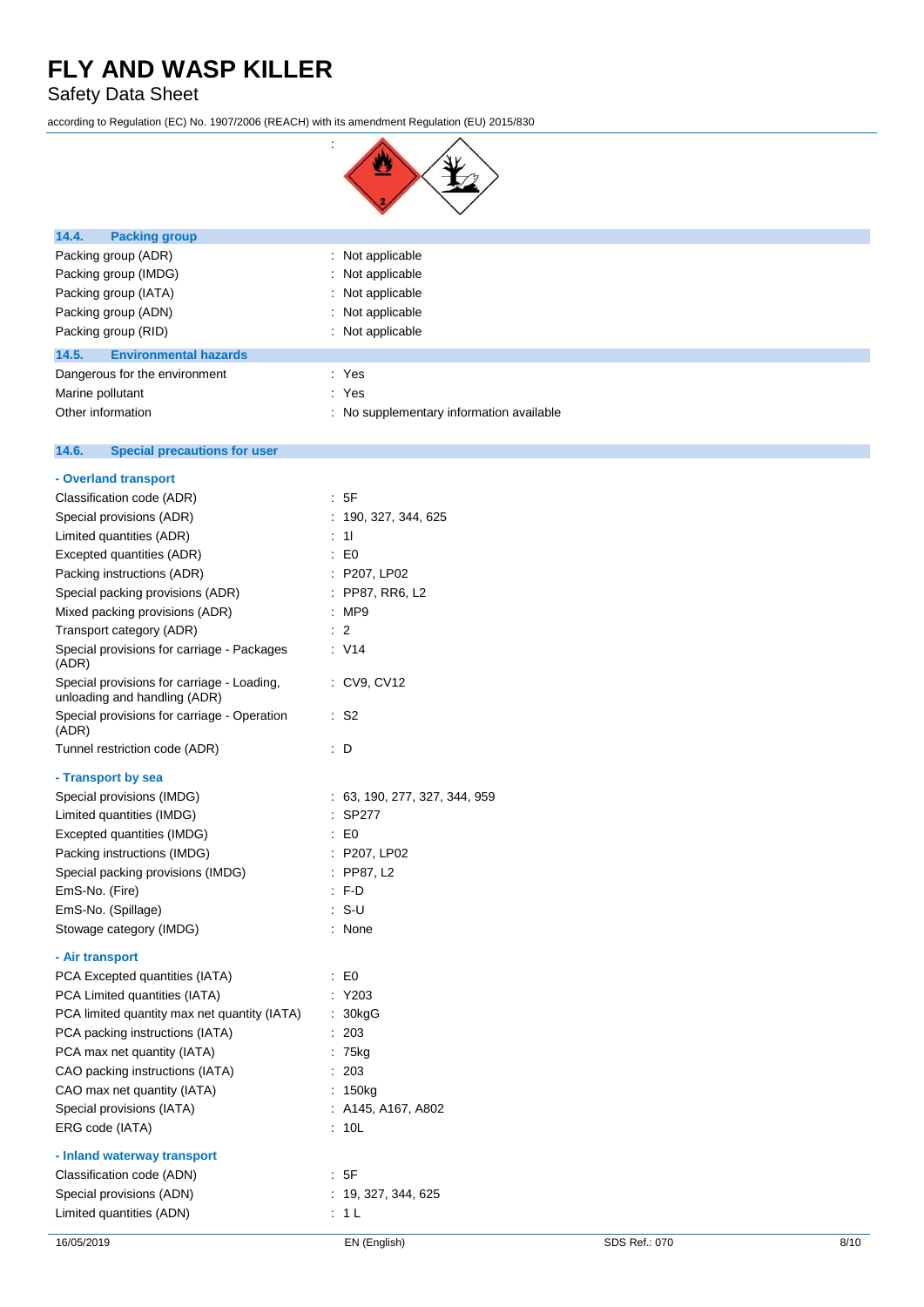### Safety Data Sheet

according to Regulation (EC) No. 1907/2006 (REACH) with its amendment Regulation (EU) 2015/830

| Excepted quantities (ADN)                                                  | $\pm 50$                  |
|----------------------------------------------------------------------------|---------------------------|
| Equipment required (ADN)                                                   | $:$ PP, EX, A             |
| Ventilation (ADN)                                                          | : VE01, VE04              |
| Number of blue cones/lights (ADN)                                          | : 1                       |
| - Rail transport                                                           |                           |
| Classification code (RID)                                                  | : 5F                      |
| Special provisions (RID)                                                   | : 190, 327, 344, 625      |
| Limited quantities (RID)                                                   | : 1L                      |
| Excepted quantities (RID)                                                  | $\mathbf{E}$ $\mathbf{E}$ |
| Packing instructions (RID)                                                 | : P207, LP02              |
| Special packing provisions (RID)                                           | : PP87, RR6, L2           |
| Mixed packing provisions (RID)                                             | :MP9                      |
| Transport category (RID)                                                   | $\therefore$ 2            |
| Special provisions for carriage - Packages<br>(RID)                        | : W14                     |
| Special provisions for carriage - Loading,<br>unloading and handling (RID) | : CW9, CW12               |
| Colis express (express parcels) (RID)                                      | CE2                       |
| Hazard identification number (RID)                                         | : 23                      |
|                                                                            |                           |

**14.7. Transport in bulk according to Annex II of Marpol and the IBC Code**

Not applicable

### **SECTION 15: Regulatory information**

**15.1. Safety, health and environmental regulations/legislation specific for the substance or mixture**

#### **15.1.1. EU-Regulations**

Contains no REACH substances with Annex XVII restrictions

Contains no substance on the REACH candidate list

Contains no REACH Annex XIV substances

Type of product (Biocide) 18 - Insecticides, acaricides and products to control other arthropods

#### **15.1.2. National regulations**

No additional information available

#### **15.2. Chemical safety assessment**

No chemical safety assessment has been carried out

### **SECTION 16: Other information**

Indication of changes:

|     | Date of issue                              | Modified |  |
|-----|--------------------------------------------|----------|--|
| 2.2 | Precautionary<br>statements (CLP)          | Modified |  |
| ັ   | Composition/informatio<br>n on ingredients | Modified |  |

Data sources : REGULATION (EC) No 1272/2008 OF THE EUROPEAN PARLIAMENT AND OF THE COUNCIL of 16 December 2008 on classification, labelling and packaging of substances and mixtures, amending and repealing Directives 67/548/EEC and 1999/45/EC, and amending Regulation (EC) No 1907/2006.

Other information : None.

#### Full text of H- and EUH-statements:

| Acute toxicity (oral), Category 4                                 |
|-------------------------------------------------------------------|
|                                                                   |
| Aerosol, Category 1                                               |
| Hazardous to the aquatic environment - Acute Hazard, Category 1   |
| Hazardous to the aquatic environment - Chronic Hazard, Category 1 |
| Aspiration hazard, Category 1                                     |
| Carcinogenicity, Category 1A                                      |
| Flammable gases, Category 1                                       |
| Germ cell mutagenicity, Category 1B                               |
|                                                                   |